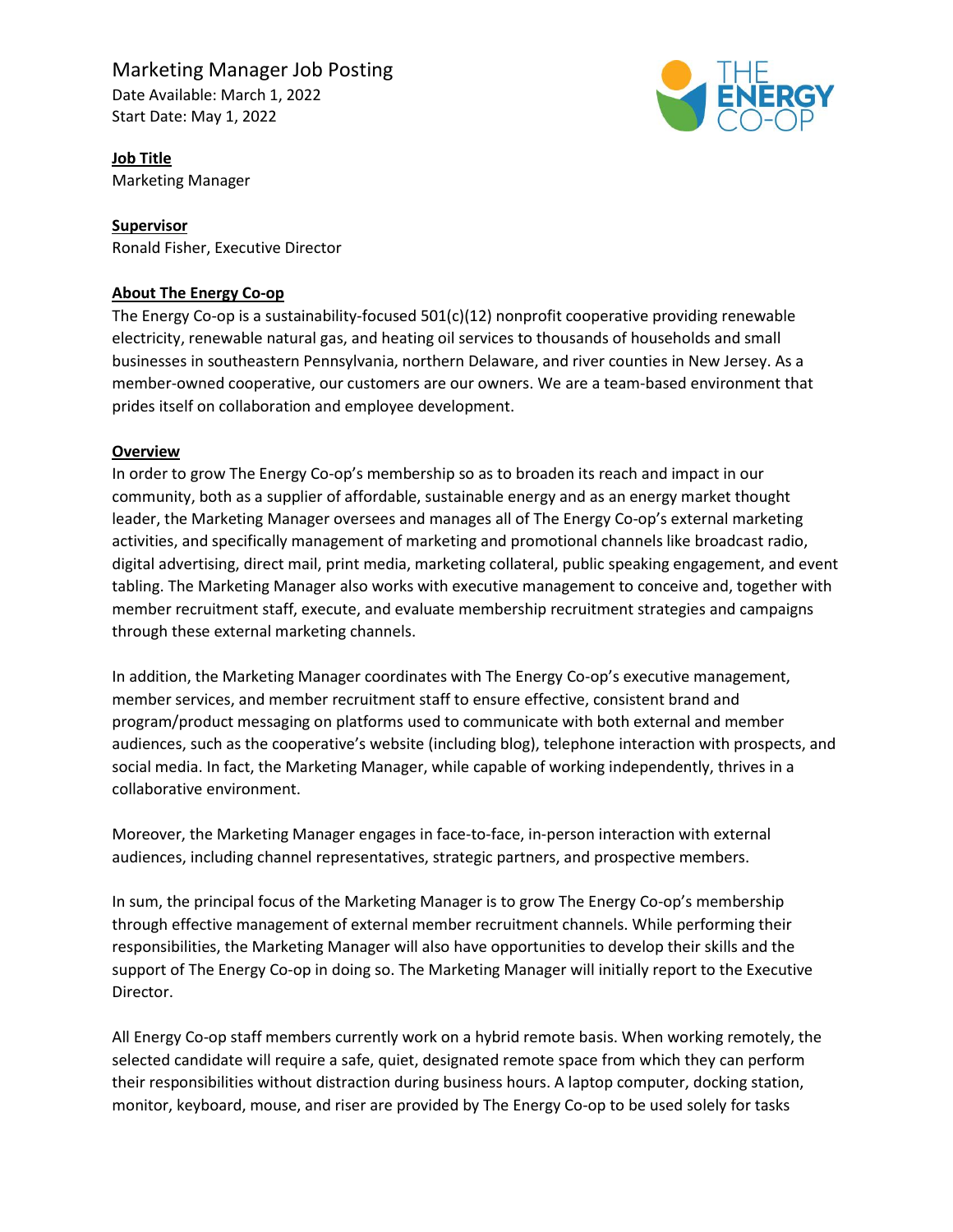## Marketing Manager Job Posting

Date Available: March 1, 2022 Start Date: May 1, 2022



required of the position. The selected candidate is expected to supply their own mobile telephone and reliable internet service for this position.

## **Responsibilities**

Following an orientation period of approximately six weeks, the Marketing Manager will be responsible for:

- Adapting existing strategies and campaigns, developing new ones, and executing both for existing and new programs and products
- Creating, coordinating, and overseeing action plans and timetables for marketing campaigns
- Periodic review of marketing strategies and campaigns for strengths, weaknesses, and effectiveness
- Developing processes and systems for measuring and reporting the effectiveness of marketing strategies and campaigns
- Identifying potential new market opportunities for existing and new programs and products
- Organizing, publicizing, and executing promotional events in coordination with member services and member recruitment staff
- Building connections and fostering relationships with regional press and media outlets
- In-person engagement and engagement by telephone or other electronic means with external third parties, as required to effectively execute the responsibilities noted above
- In-person engagement and engagement by telephone or other electronic means with other Energy Co-op management, operations, and programs staff, as required to effectively execute the responsibilities noted above, both on a regularly scheduled and *ad hoc*, as needed basis

## **Required Qualifications**

- Bachelor's degree in marketing or related field
- 8-10 years of progressive marketing experience
- Excellent interpersonal skills
- Excellent verbal and written communications skills
- Demonstrable success in managing digital advertising campaigns
- Evidenced success developing and managing marketing campaigns end-to-end
- Intermediate experience managing commercial social media accounts
- Ability to synthesize and communicate information effectively
- Highly organized with a keen attention to detail
- Strong time-management and prioritization skills, and ability to consistently meet deadlines
- Experience with Microsoft Office Suite
- Based in the Greater Philadelphia area

## **Ideal Qualifications**

- Experience in renewable energy
- Experience in the nonprofit sector
- Experience managing accounts in CRM database